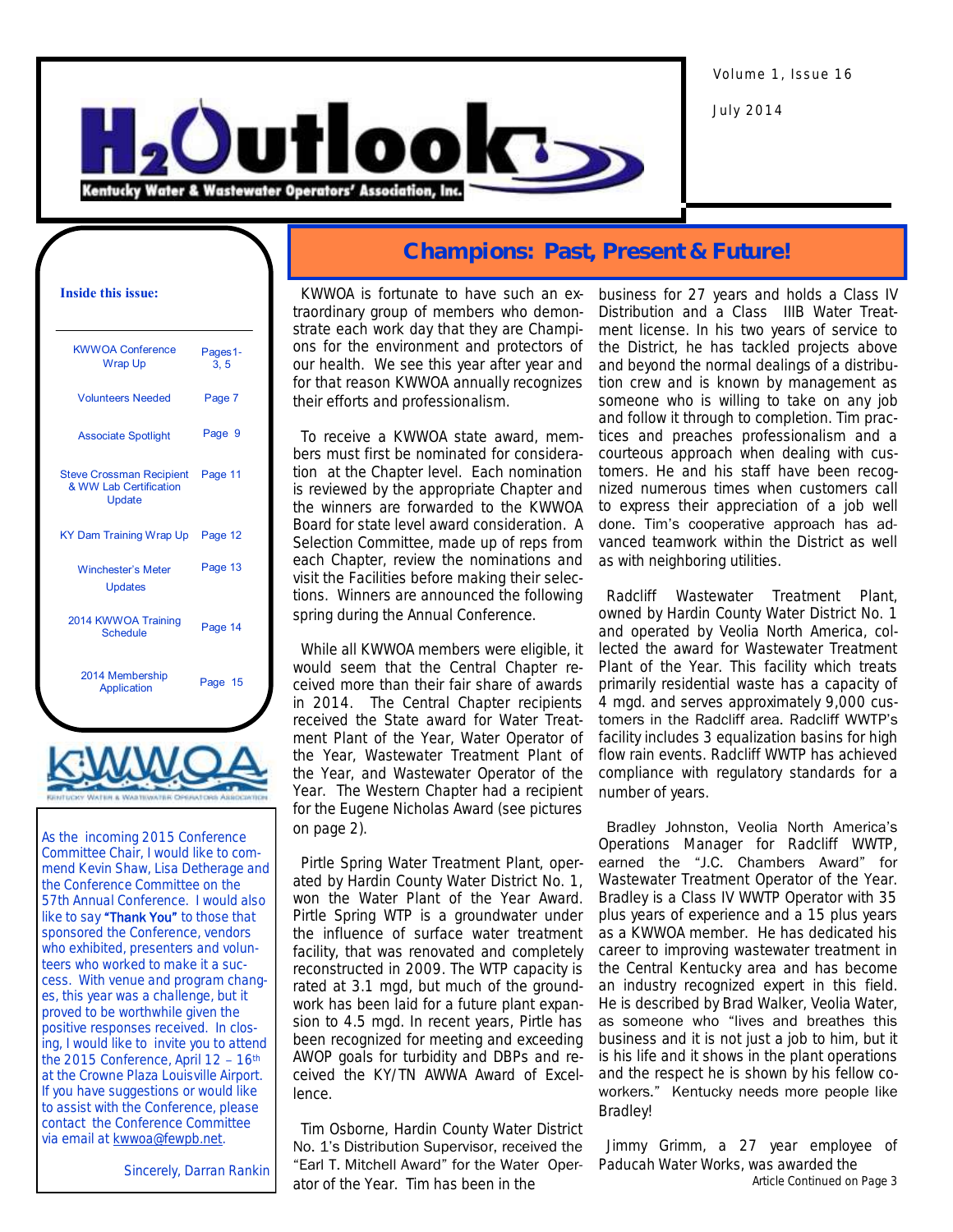## 2014 KWWOA Conference Award Winners

Outstanding Water Treatment Plant Hardin County No. 1 – Pirtle Spring Plant



Award presented by Shaun Youravich and accepted by Phil Clark and Brett Pyles

### Earl T. Mitchell Award Tim Osborne Hardin County Water District No. 1



Eugene Nicholas Award Jimmy Grimm Retired from Paducah Water Works

> Award Presented by Shaun Youravich

### Outstanding Wastewater Treatment Plant Radcliff Wastewater Treatment Plant



Award presented by Shaun Youravich and accepted by Brad Walker and Bradley Johnston

J. C. Chambers Award Bradley Johnston Radcliff Wastewater Treatment Plant



Award presented by Shaun Youravich **Award presented by Shaun Youravich** Award presented by Shaun Youravich

Page 2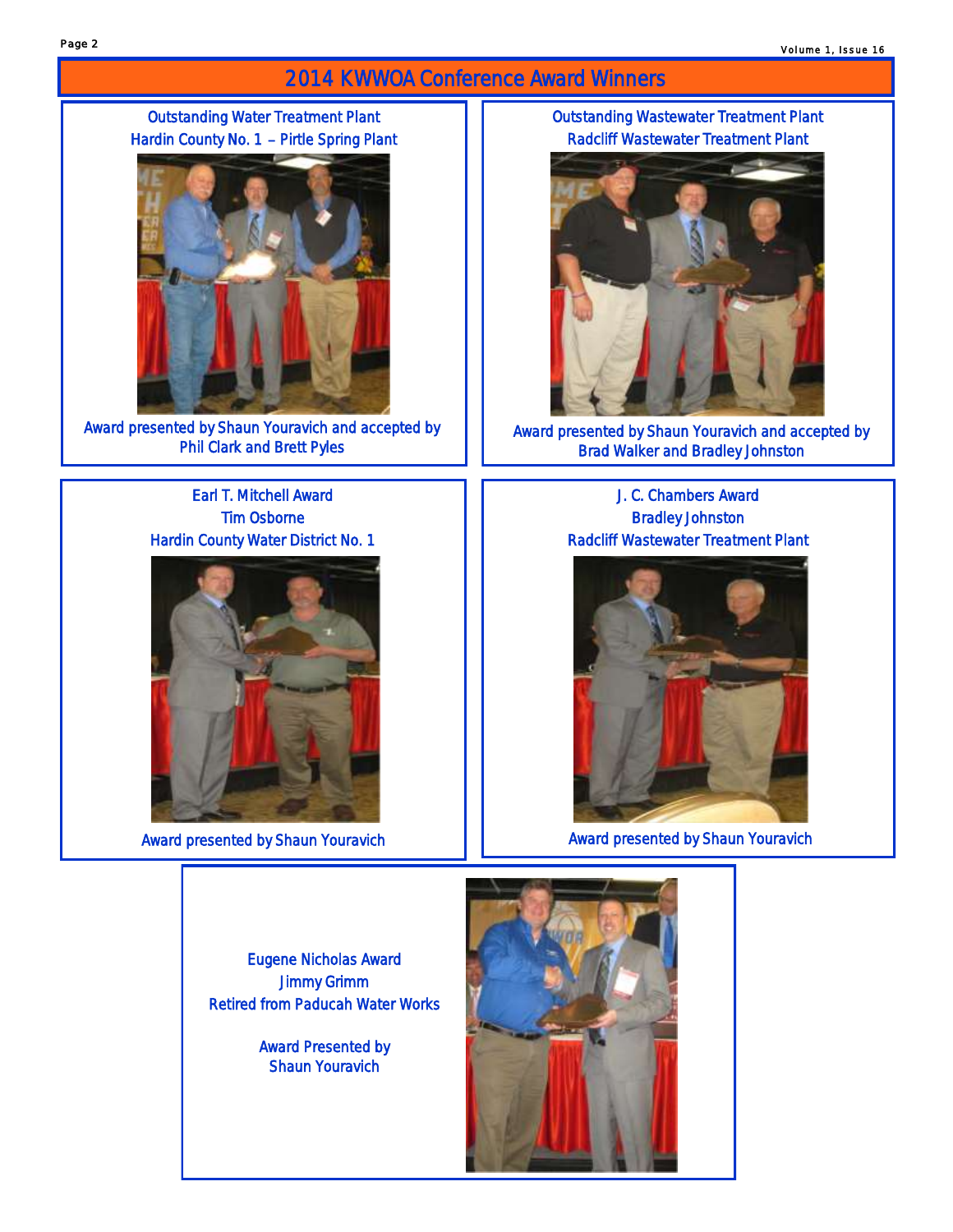Article Continued from Page 1

Eugene Nicholas Award. This award is presented to an operator with ten years or more of professional involvement in the water industry, who has demonstrated a commitment to the improvement of the management and technical progression of operations, maintenance and/or water quality, with emphasis/

involvement being on the advancement of water and/or wastewater operator education. Jimmy has demonstrated a commitment to operators across the state through his involvement in KWWOA for 25 years, much of this time serving in various leadership positions at the Chapter and State levels. He routinely identified training topics, secured speakers, as well and made presentations for KWWOA Chapter and State training events. Jimmy is a true Champion, demonstrating repeatedly his commitment to KWWOA and the operator community as a whole.

If you are aware of an operator who is deserving of recognition by his/her peers, please complete the appropriate KWWOA website form, as we are currently soliciting nominees for 2015!

### 57th Annual Conference Wrap-up

 KWWOA's 57th Annual Conference received many accolades from attendees and exhibitors as well. While pleased with the new venue, many people asked why we moved from downtown Louisville. While we always want our attendees to have a good time at the Conference, there are many factors to be considered when selecting a venue for this event. First and foremost our goal for this Conference, as well as any training we provide, is to ensure that the program offered is relevant to the drinking water and wastewater operator community and of good quality. To support this type of program, the facility must have the sufficient, quality space to accommodate the many activities that we offer. This means multiple, large training rooms, as well as space for meetings, exhibits, demonstrations, social activities and meal functions. The facility must also have sufficient sleeping rooms to accommodate the many attendees, speakers, exhibitors and workers that are necessary to successfully implement an event of this size.

 Given that our members are primarily municipal and/or small business owners, price is always a major factor as well. We not only look to save KWWOA money, but for a facility that provides our attendees with the best value when it comes to the cost of sleeping rooms, parking, internet services, location and meal prices (either on property or near by). Price is also a consideration for those that drive in everyday as well. We want a facility that is easy to access, with low/no cost parking and internet service in the public spaces, given that we all seem to have Smart Phones and work 24/7!

 Another way Conference prices and registration fees are kept down is by offering exhibit space and sponsorships. While we have one of the lowest exhibit fees in Kentucky for an environmental conference, our vendors must still believe that It is worth their time and effort to attend as well. They want to be able to spend time with their clients and/or meet new ones. To do that, they must have access to the attendees and this is why we have training and social events in the Exhibit Hall, product demonstrations and social events at night, Their fees and sponsorships help to provide you and/or your employer with one of the lowest registration fees around for the benefits offered.

KWWOA is very lucky to have many loyal exhibitors and sponsors that share the same goals as KWWOA when it comes to training. We appreciate all of our exhibitors, but would like to recognize our major sponsors for their contributions to this event, as well as the operator community as a whole:

### Level I Sponsors

- Badger Meter
- Buchanan Pump Service
- GRW
- Guthrie Sales & Service Company
- Jack Doheny Supplies, Inc.
- PPG Protective & Marine Coatings
- Western KY Uni,—Waters Laboratory

### Level II Sponsor

HD Supply Water Works

### Level III Sponsors

Neptune Equipment Company C.I. Thornburg

### Level IV Sponsors

American Development Corporation Brenntag Mid-South, Inc. Kentucky Engineering Group, PLLC Wascon, Inc.

 While it may seem like a lot of effort to walk through 88 exhibits between class, look at it as an opportunity to see most of your suppliers in one place and/or discuss new technology with vendors from all over the country, many of whom rep for multiple manufacturers. While we all rely on the internet more and more these days to purchase items, it isn't the same as doing business face-to-face. In fact, when you have an emergency, it is much easier to talk with a company rep than it is to glean all the nuances of a product from the internet and do so quickly. The relationships that you establish at KWWOA events may prove to be the most beneficial when you need them the most!

 To go along with our theme for this year's Conference, "Champions: Past, Present & Future", we wanted to step back in time on a variety of fronts. We wanted a venue with lower prices than what we had in the recent past, yet with increased quality; we wanted an opportunity to interact with each other without the distractions of what downtown Louisville has to offer, and the ease of having everything related to the Conference within close proximity. We felt that the Crowne Plaza offered that benefit to KWWOA, our exhibitors and most importantly our attendees and the evaluations reflected that! We hope that if you were not able to join us this year, that you will check out the 58th Annual KWWOA Conference and the Crowne Plaza Louisville Airport, April 12—16, 2015!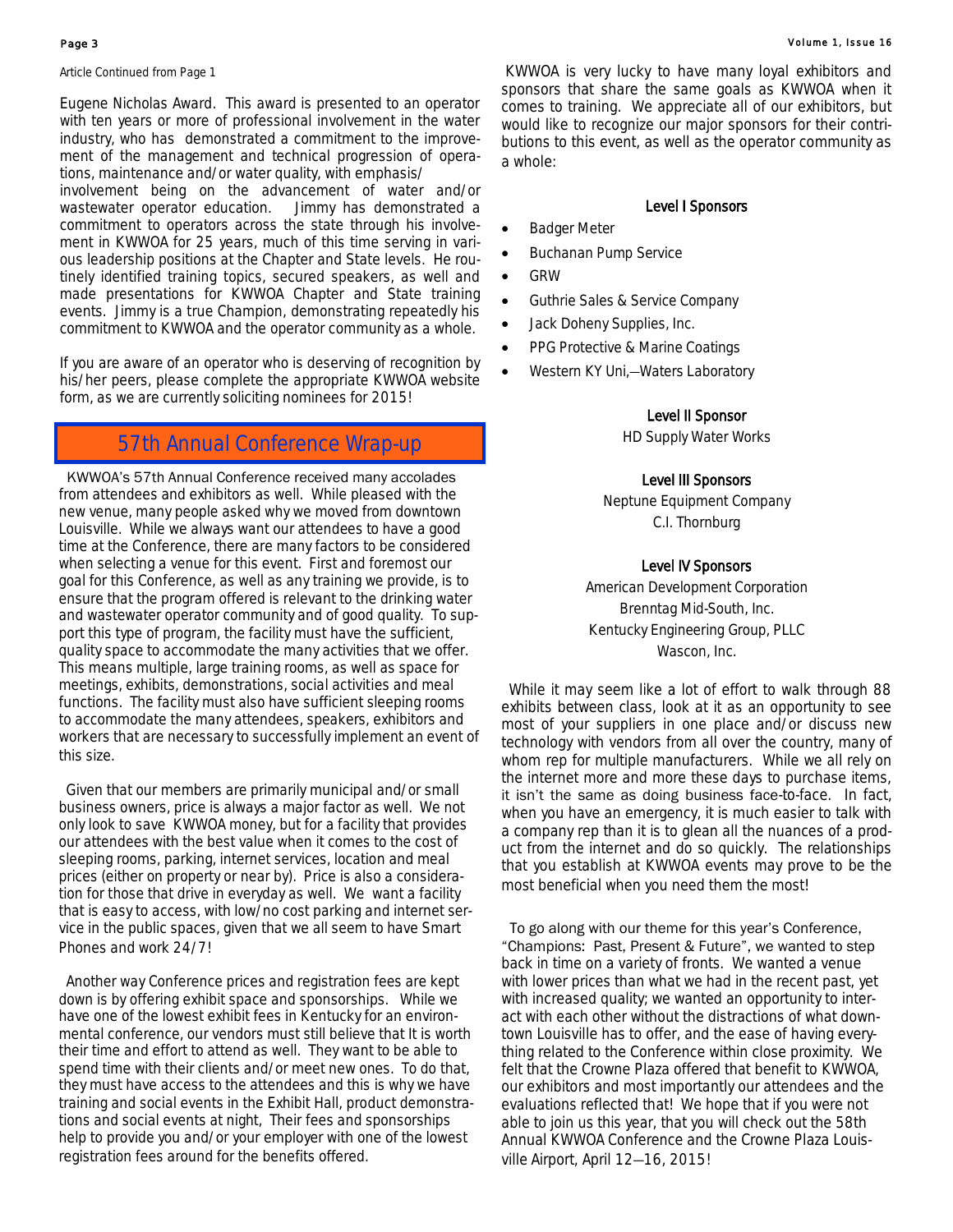

## **SHARED VALUES - SHARED SUCCESS**

**Brenntag Water Additives is a** leading North American marketing and sales channel offering the broadest product range together with pro-active, customer oriented expertise.

Making the Supply Chain Simpler Treating water can involve complex and critical decisions. **Brenntag Water Additives helps** make those decisions easier by providing the highest quality chemicals, services, attention to safety, and a commitment to meeting our customers varying needs. Simplify your product sourcing with Brenntag as your partner for Phosphonates, Biocides, Dispersants, Corrosion Inhibitors,

Flocculants, Coagulants, Defoamers, Polyphosphates, Amines, Acids and Alkalis.

### Contributing to a Better **Environment**

Brenntag Water Additives provides a wide range of chemistries, including environmentally friendly treatment products to promote care of the earth's most precious resource, water.

**Collaboration and Commitment to Customer Relationships** One of Brenntag Water Additives' key values is open and transparent collaboration with customers and suppliers. Experienced and dedicated industry specialists

apply knowledge from Brenntag's worldwide relationships to meet local customer needs.

### Always a Step Ahead

Brenntag Water Additives provides dedicated logistics solutions for the particular needs of water treatment customers, assuring traceability, quality and regulatory compliance.

Water is Life -That's Why We Care

Brenntag Mid-South, Inc. 4510 Gilbertsville Road Calvert City, KY 42029 Phone 800-876-6248 www.brenntagmid-south.com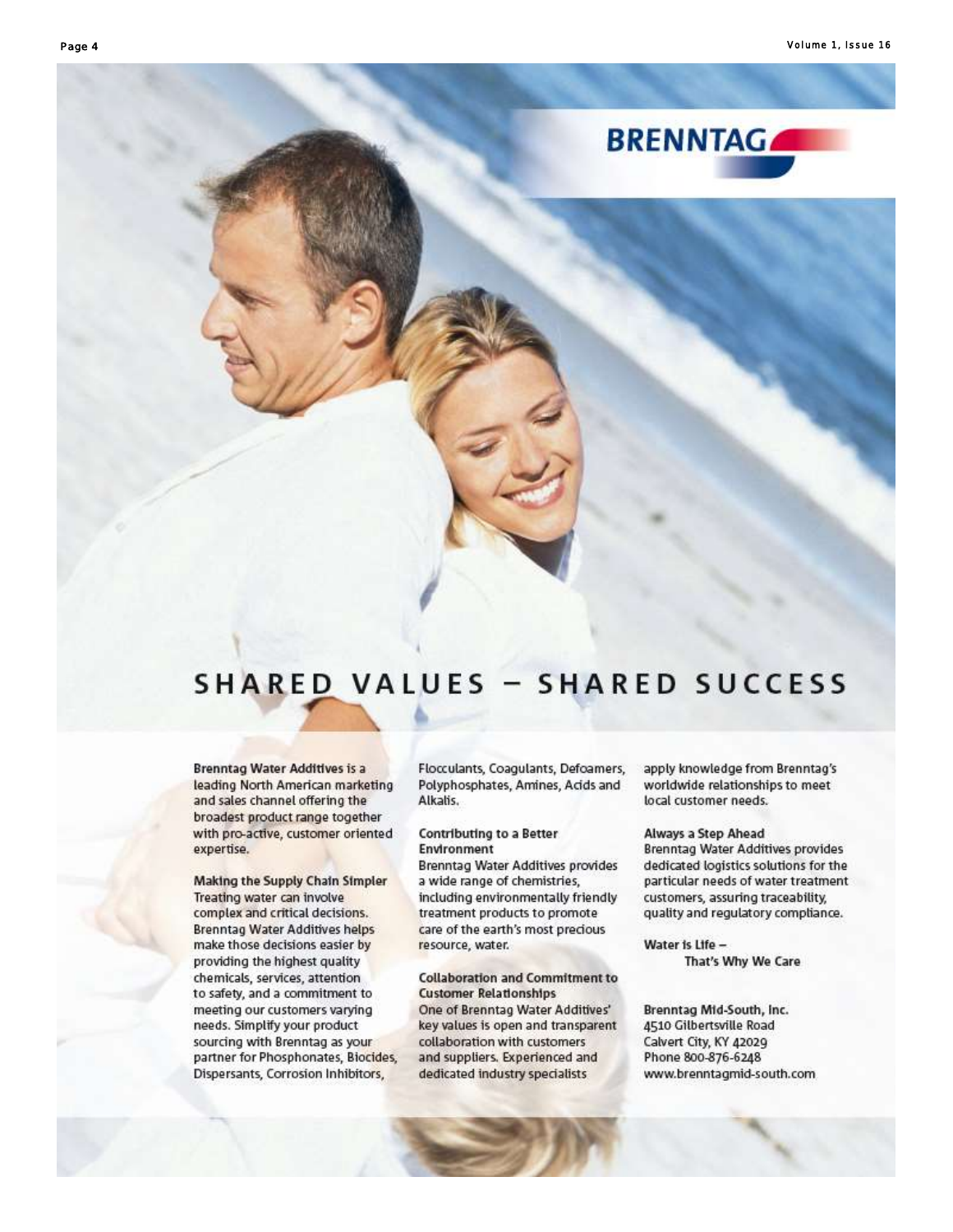## Annual Conference Happenings



KWWOA welcomes Kentucky Engineering as a Sponsor. Pictured from left to right, is Bryan Lovan, Lisa Detherage, KWWOA, Riley



Opening Session Speaker Greg Heitzman, P.E., Executive Director, Louisville-Jefferson County Metropolitan Sewer District.



KWWOA welcomed Bale Equipment as an Exhibitor during Wednesday's demonstration day.



Adam Baker, R S Technical Services, speaking on Closed Circuit Video Pipeline Inspection during Wednesday's Demonstration Day.



Troy Fraebel, Sherwin Williams, speaks on above ground coatings for new construction and maintenance.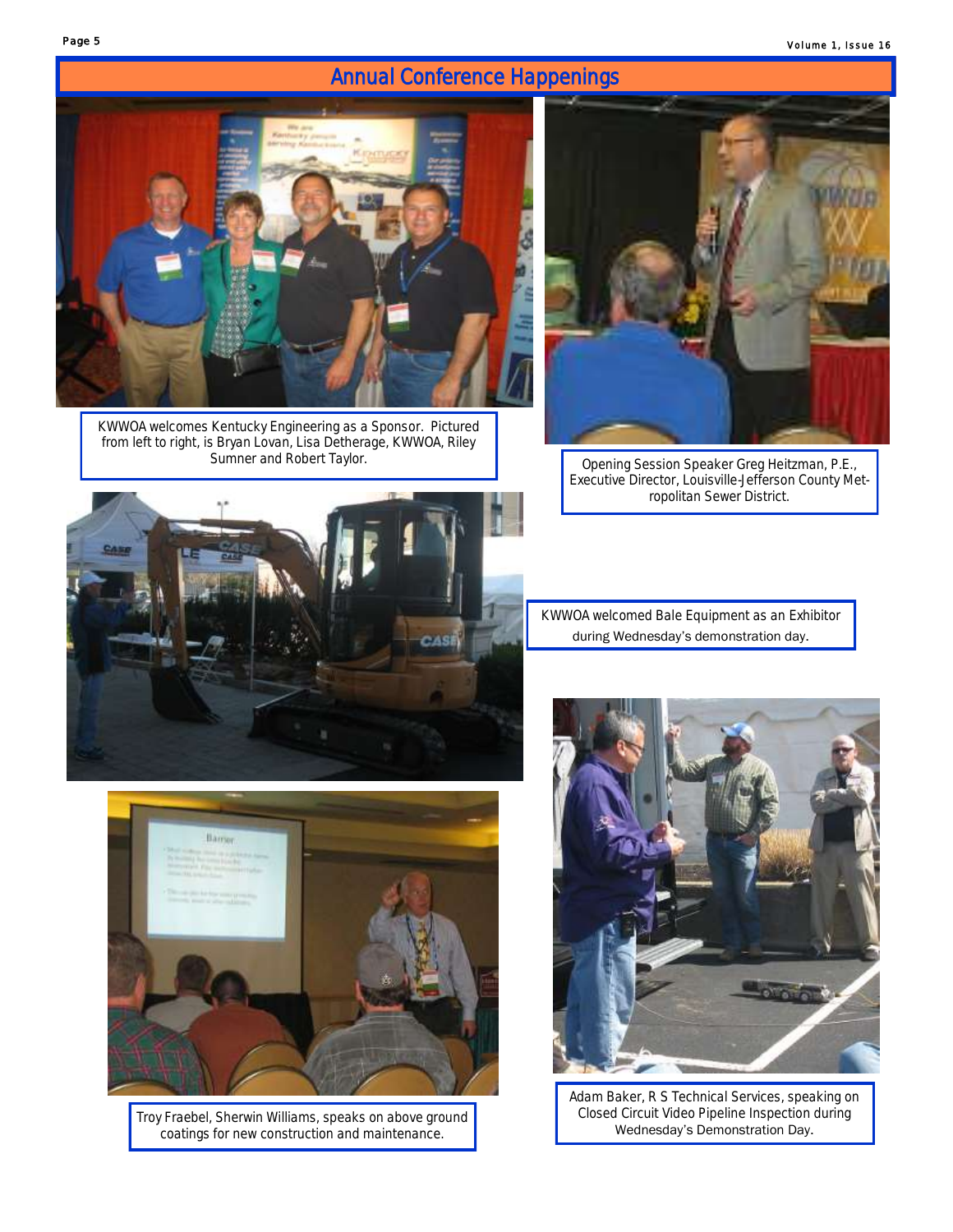

## the leader in water and wastewater equipment service and sales

WASCON has been providing the water and wastewater industry with QUALITY service and equipment sales for over 30 years. With over 100 years of combined experience, WASCON is sure to be able to find a solution to your problem with fast and friendly customer service. Contact us today to see how we can help you!

top brands offered by WASCON include EOne, Grundfos, Yeomans Pump, Chicago Pump, Morris, Sewer Chewer, PACO, High Tide Technologies, Singer Valve, Myers, USEMCO, WEMCO, GE Roots and many more!

WASCON offers 24/7 emergency service on all water and wastewater equipment!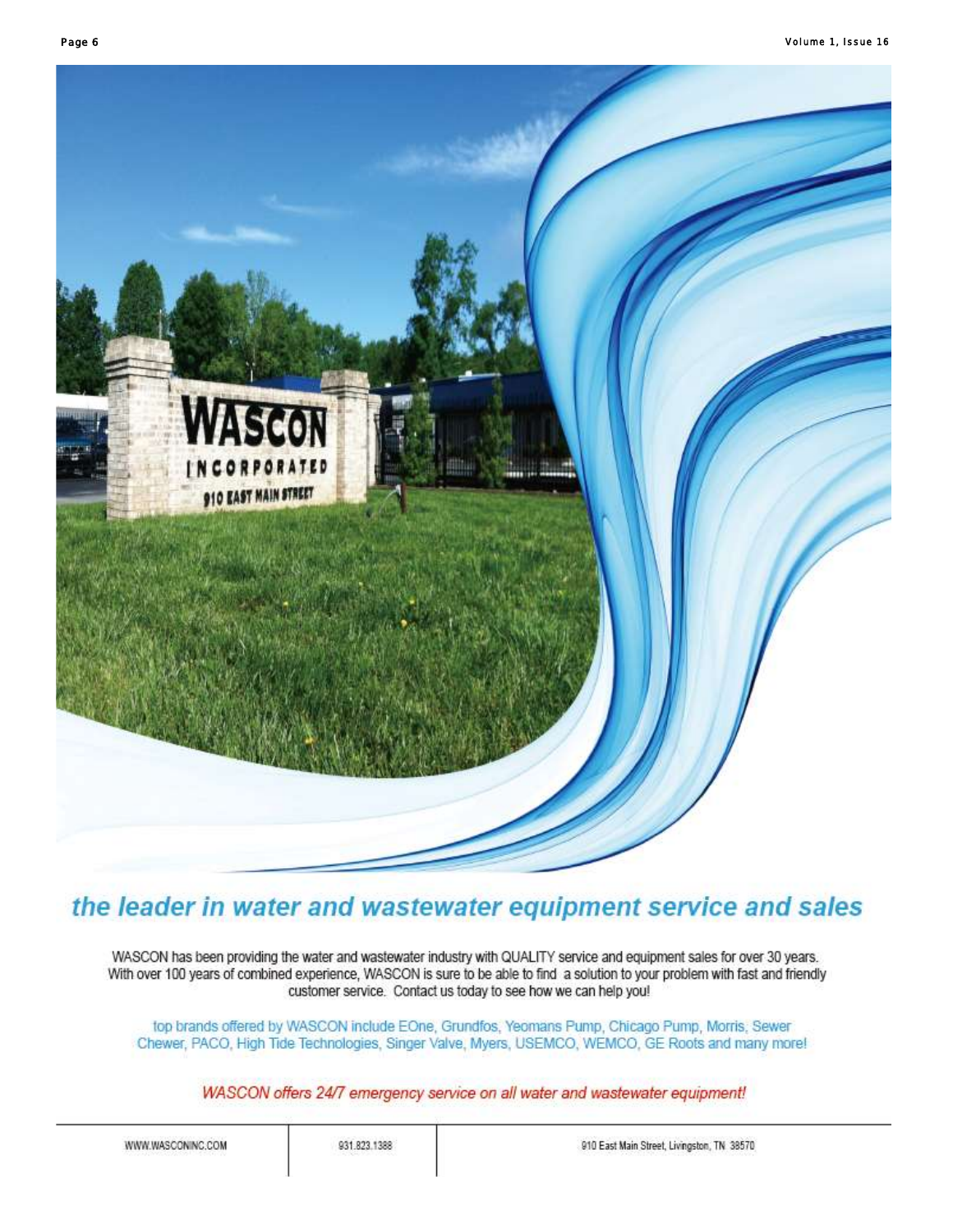### Volunteers Needed

 The KWWOA needs the assistance of its members to fill two very important positions. Ed Fortner is the current Vice Chairman and he is slated to step into the Chairman's position at the KWWOA Annual Conference in April 2015. The KWWOA Bylaws specify that the KWWOA State Vice Chairman must be elected from and by the membership for a two year term. The individual then advances to the position of Chairman for a two year period. The Vice Chairman position is primarily a supportive role, but is charged with presiding over the meetings of the State Board of Directors in the absence of the Chairperson and serving as Chair of the Awards Committee. As a result, KWWOA is currently soliciting the names of current members who would like to be considered for the Vice Chairman position and ultimately that of KWWOA Chairman. The intent is to solicit a sufficient number of nominees such that the voting ballots may be distributed in January 2015.

 KWWOA is also soliciting candidates for the position of KWWOA State Treasurer. The State Treasurer position is elected by the State Board of Directors for a two year term and is responsible for the flow of moneys to and from the Association. The Bylaws require that on or about March 1 (normally in conjunction with the Annual Conference Membership Meeting), a financial statement of the previous fiscal year shall be submitted to the Board of Directors. Treasurer reports are also filed at all the KWWOA State Board Meetings. The individual selected for this position must work closely with the Member Services Director and Chapter Treasurers and has set duties which must be performed monthly in a timely manner. A background in accounting or experience with accounts payable would be beneficial. The individual selected must be familiar with PayPal and Quicken and/or have the aptitude/interest to learn these programs quickly. The person selected must also have an aptitude for numbers, be detailed oriented, sensitive to deadlines and comfortable handling all checking accounts. Past experience has shown that most of the year these duties require approximately 5 to 10 hours per month, but this increases to 10-20 hours per month between January and the Conference, due to the processing of membership and conference fees.

 If you are interested in being considered for either of these position and/or have question regarding the duties assigned, please contact Lisa Detherage at 502-352-0510 or via email at kwwoa@fewpb.net.

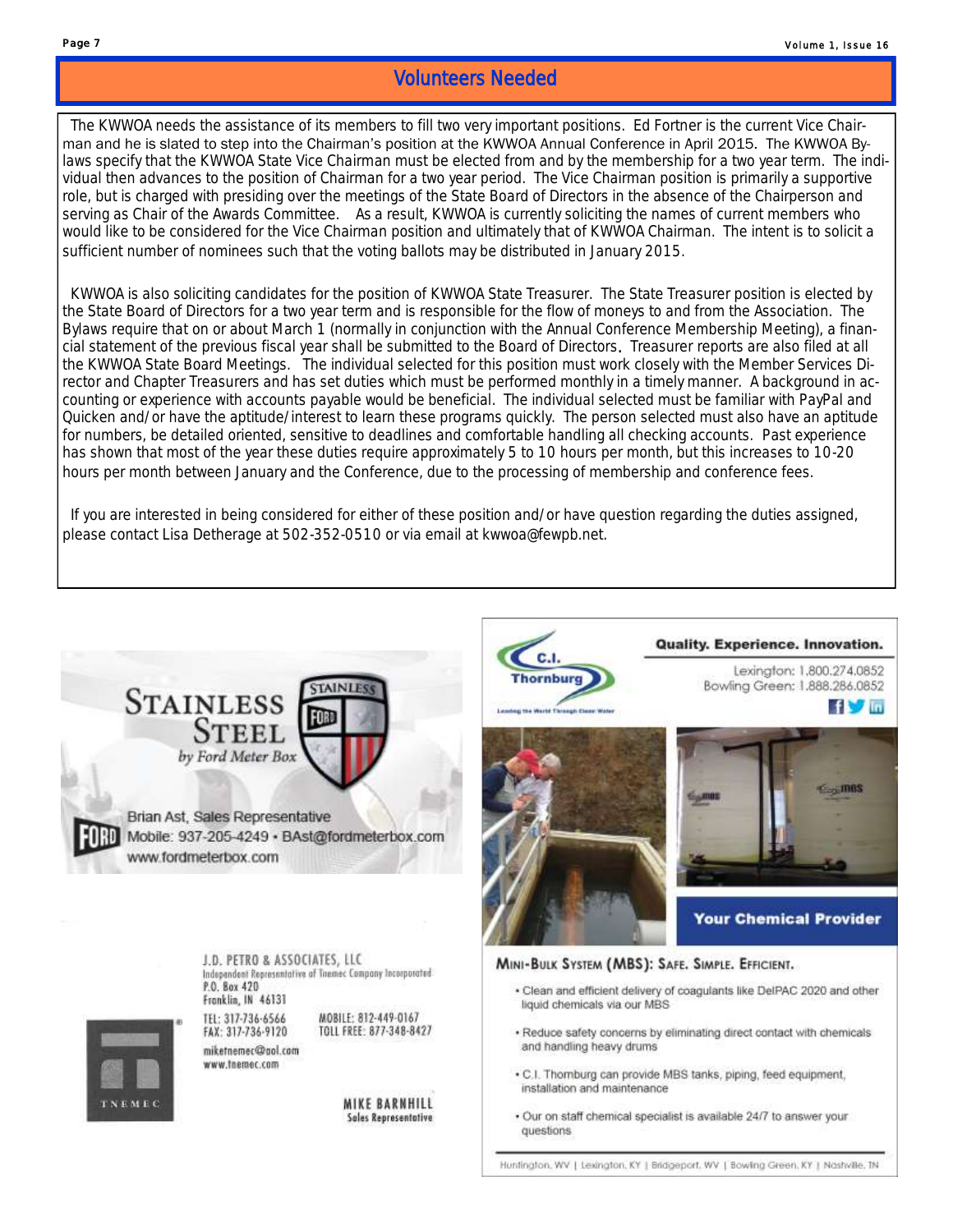## **American Development Corporation Water and Wastewater Treatment Solutions**



# "There's an App for That."

**American Development Corporation** 888-542-8561 www.adc-chem.com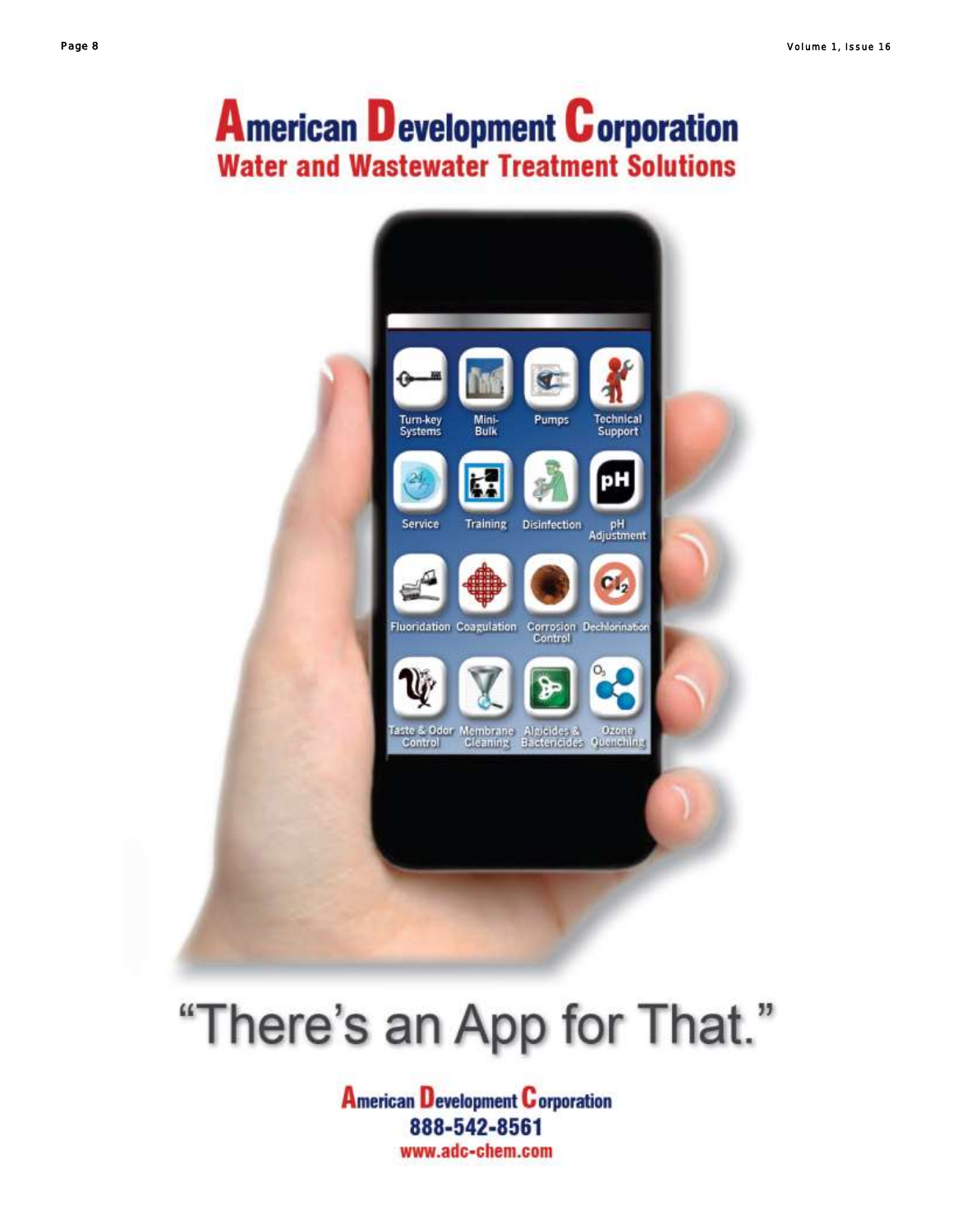### Associate Spotlight

### American Development Corporation "more than a chemical company"

 American Development Corporation (ADC) is a full line supplier of water & wastewater chemicals and feed equipment including tanks, pumps and related equipment. ADC is unique in that they also install chemical feed systems and provide technical service to their customers. ADC's focus is on quality products and services with 99 percent of their customers being water & wastewater treatment facilities.

 ADC is the exclusive Kentucky distributor of the Aqua Mag family of Corrosion inhibitors and, as of May 2014 is also the distributor for Pristine/Stiles-kem's line of phosphates. ADC has been servicing Kentucky water systems for 17 years and has become an expert in other areas of treatment, such as pre-treatment oxidation, pH adjustment, chlorination and fluoridation.

 ADC's slogan is "more than a chemical company" as they provide intensive service to utilities throughout Kentucky. They deliver chemicals, set up feed systems and provide technical service in order to optimize plant chemical feed applications. ADC provides the treatment plant operator with a much safer chemical feed system that reduces the hazards to the surrounding community.

ADC offers a wide variety of NSF certified chemicals for all applications in water & wastewater treatment including:

- Coagulation & Flocculation Liquid Alum, ACH, PAC
- Corrosion & Scale Control Aqua Mag, K-5
- Dechlorination BSP Captor
- Disinfection & Oxidation Liquid Bleach, Liquid Permanganate
- Fluoridation Hydrofluosilicic Acid
- Ozone Quenching BSP Captor
- pH Adjustment Caustic Soda (50%, 40%, 25%)

ADC can design a custom mini-bulk system to meet any size water or wastewater facility's needs. They offer complete installation of tanks, piping and pumps. System maintenance is also provided.

The mini-bulk system offers many advantages over traditional drum and tote storage including:

- Drum and tote handling is eliminated,
- There is no heel loss,
- Drum deposits are eliminated, and
- Reduction of accidental chemical contact.

 ADC offers 24/7 service and support, including emergency delivery of chemicals and parts. Parts ordered under normal circumstances are shipped on the same day via UPS with overnight delivery available. Additionally, raw and finished water analysis, jar testing and in-plant testing of chemicals are offered to systems.

### CONTACT INFORMATION:

Mike Wetherington **Mike Wetherington** Jason McGee Randy Bills Phone: 888-542-8561 931-993-0881 931-993-7299 Email: mikew@adc-chem.com jason@adc-chem.com randy@adc-chem.com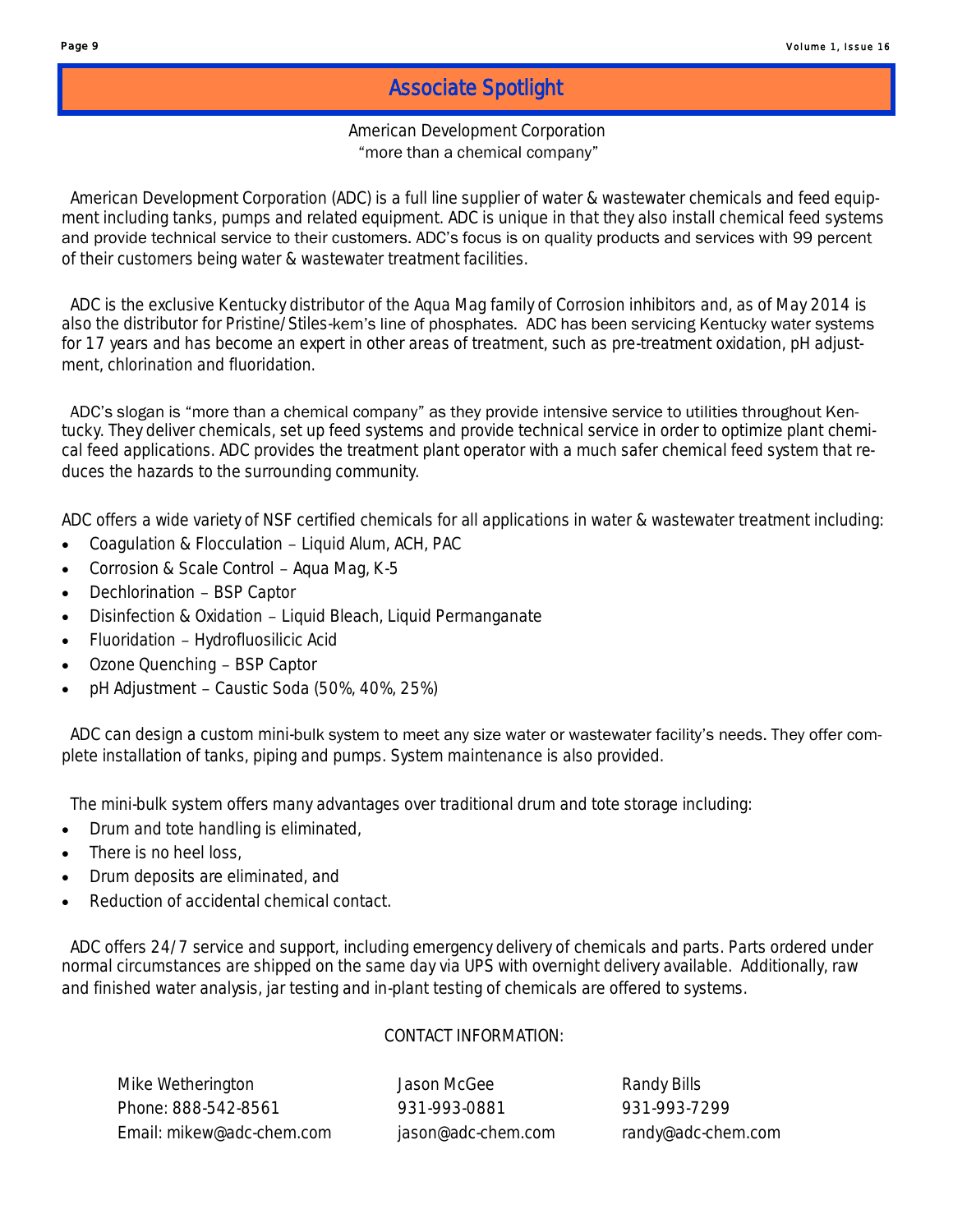

# PROUDLY SUPPORTING KENTUCKY WATER AND<br>WASTEWATER OPERATORS ASSOCIATION

Kentucky Engineering Group, PLLC was founded in 2009 as a professional limited liability company located in the heart of the Bluegrass. Our team has over 140 years of combined experience in rural utility engineering. Our focus is on assisting rural municipalities and utility districts with capital improvement projects, system expansions and improvements<br>and compliance with regulatory agencies.

Dedicated and Committed to providing the best possible quality and service to you and your community.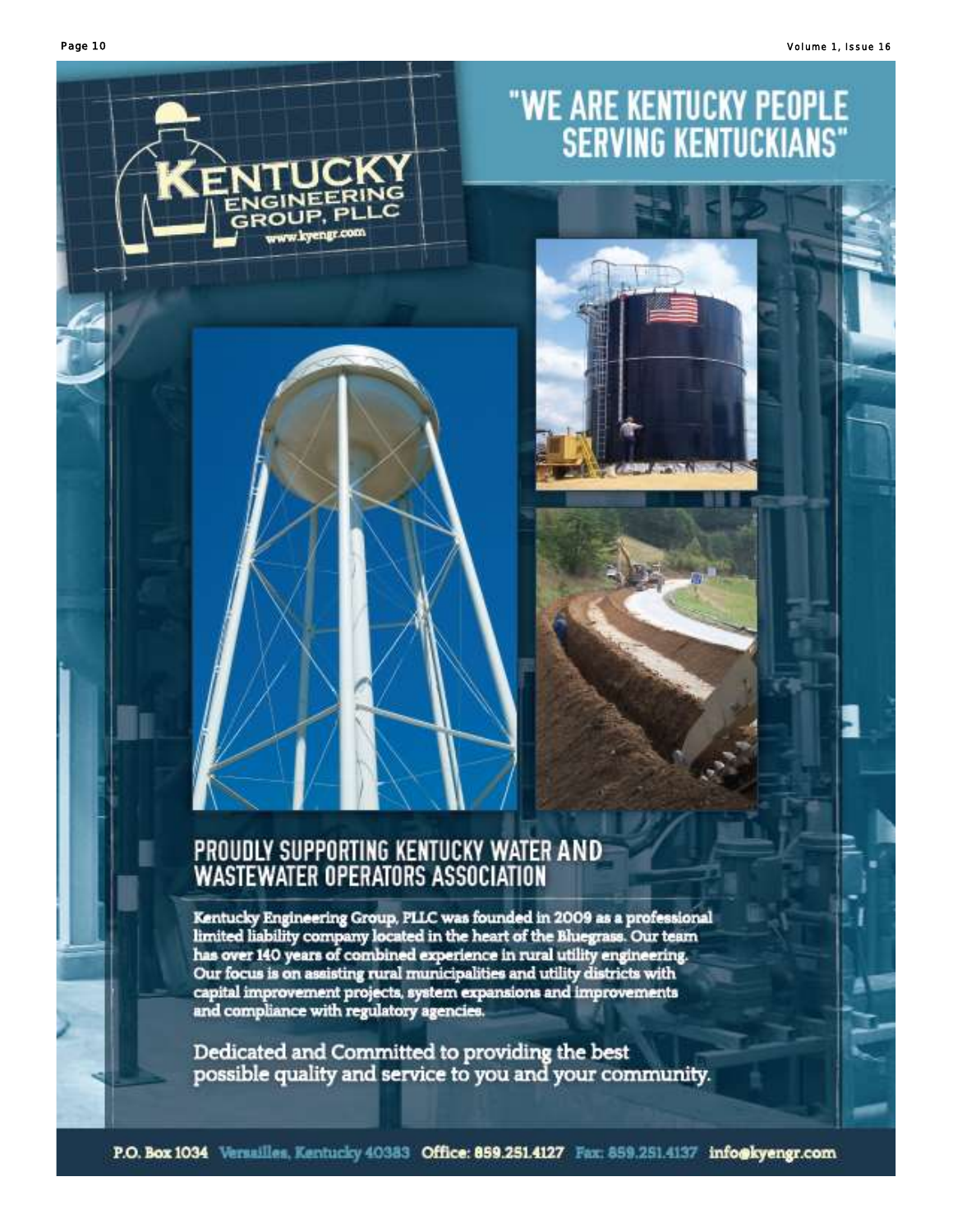### Laurie Berry Receives Steve Crossman Award



Laurie Berry, a retired wastewater operator at the Glasgow Water Company and former KWWOA State Board Treasurer, has been honored with the second annual Steve Crossman Award for Outstanding Environmental Professionalism.

The Kentucky Division of Compli-

ance Assistance (DCA), located within the Department for Environmental Protection, presents this annual award in memory of Steve Crosman, a trainer with the Certification and Licensing Branch of DCA and former KWWOA member, who passed away in December of 2011. Steve devoted himself to ensuring safe water for Kentucky by making sure he did his best to assist and train operators. The purpose of the award is to recognize those individuals who value professionalism in their work and see the importance of providing quality service to the citizens of the Commonwealth.

 During her 27-year career, Berry was dedicated to helping operators achieve their goals of certification and training. She served as both a board member to the Central Chapter of the Kentucky Water & Wastewater Operators Association and KWWOA State Board, as well as being an instructor on a voluntary basis.

 While serving as a the pretreatment coordinator for the Glasgow Water Company, Berry, who holds a Class IV Wastewater license, was instrumental in increasing the number of permitted significant and insignificant industrial users from five to 14, which ensured protection of the waters in her community because of the municipalities' ability to treat this waste and ensure the quality of the effluent from the generator.

 Not only did Berry implement the Fats, Oils and Grease program, but she helped to educate the public on the importance of this type of program in helping to maintain wastewater systems. Berry also implemented a waste hauler program for her municipality to be sure that waste was not dumped illegally and to provide an additional revenue stream for Water Company.

 To learn more about the Steve Crosman Award, visit [http://dca.ky.gov/certification/Pages/Steve-Crosman-](http://dca.ky.gov/certification/Pages/Steve-Crosman-Award.aspx)[Award.aspx](http://dca.ky.gov/certification/Pages/Steve-Crosman-Award.aspx) or call the Division of Compliance Assistance toll-free at 800-926-8111.

### Wastewater Lab Certification Reminder

 The Kentucky wastewater laboratory certification regulation, 401 KAR 5:320, has a compliance date of January 1, 2015 for all general laboratories. A general laboratory is any facility that performs analysis required for a Kentucky Pollutant Discharge Elimination Systems (KPDES) permit other than field parameters.

 In order to assure certification by the January 1, 2015 deadline, the Division of Water (DOW) must have received your completed application by October 1, 2014.

 The compliance date for field only parameters is January 1, 2016. A field only laboratory is any facility that performs any or all analysis required for a KDPES permit of only the following field parameters: pH, residual chlorine, dissolved oxygen, conductivity, turbidity, and temperature.

 In order to assure certification by the January 1, 2016 deadline, DOW must have received your completed application by October 1, 2015.

 The application and other useful tools for compliance with this regulation can be found at: http://water.ky.gove/ permitting/Pages/WasteWaterCertification.aspx. If you have questions, please contact Frank Hall at (502) 564- 3410, ext. 4959 or via email at DOWLabCertification@ky.gov.



103 Fieldview Drive Versailles, KY 40383 (859) 873 - 3331 Office (859) 983 - 6217 Cell

Contact Todd Stephens or Mark McFarland

Visit Our Website At www.haresource.net

## **MANAGEMENT**

- Mobile Belt Press Dewatering
- Lagoon Cleaning
- Digester/Tank Cleaning
- Dredging
- Land Application
- Permitting/Reporting
- Sampling/Analysis
- Belt Press Sales/Rental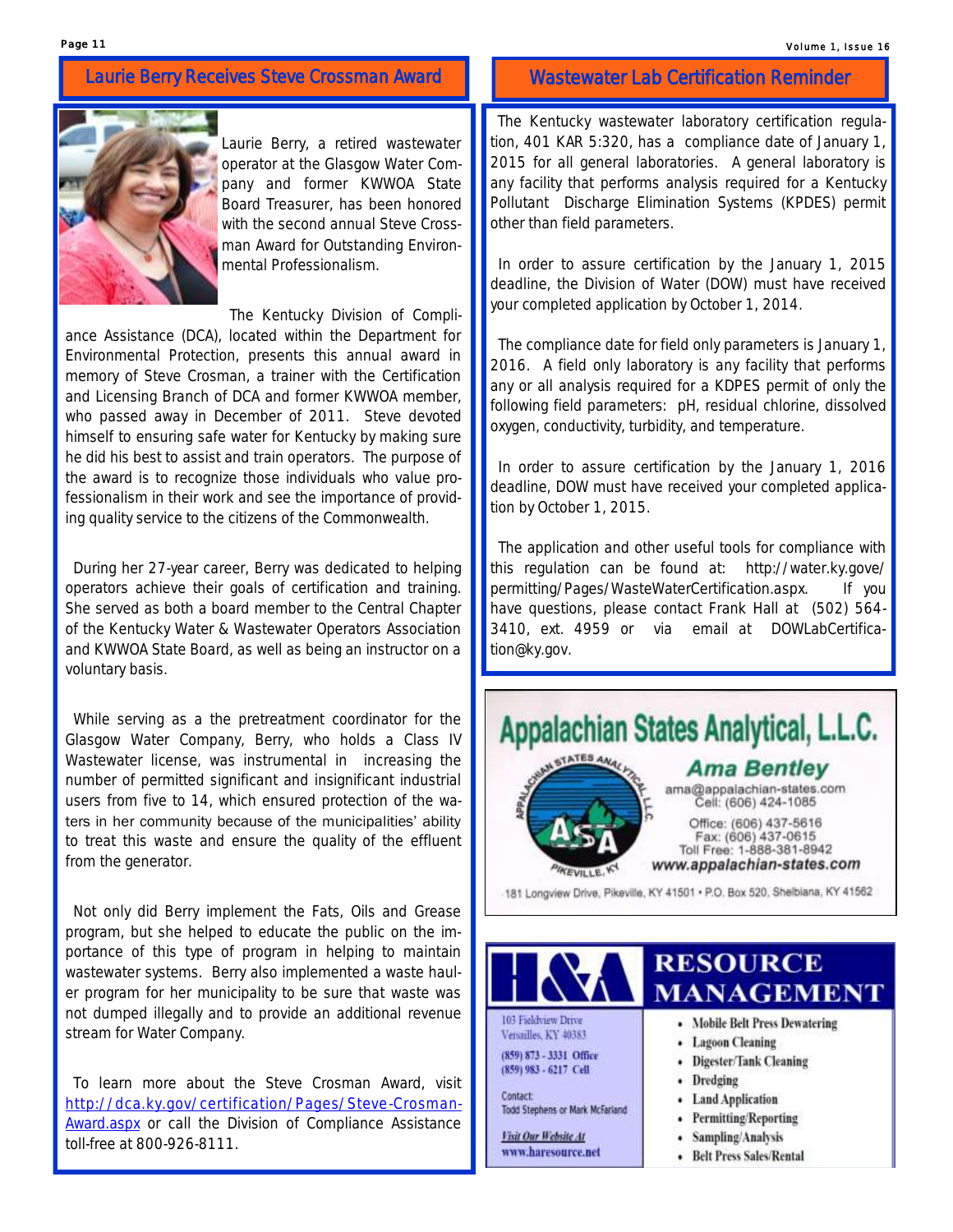### Chapter Spotlight—Western Chapter

 The Western Chapter is proud to say that this was a record attendance year for the 17th Annual Spring Training Event held at the Kentucky Dam State Park Convention Center on May 6th & 7th . This event which coincided with National Drinking Water

Week, delivered 12 hours of continuing education training to approximately 176 attendees which included operations, collections, distribution, lab staff and engineers. The school kicked off with a vendor appreciation cookout on May 5th, which was followed by a one day exhibit show in which 19 vendors participated.

 During the lunch on Tuesday, the Western Chapter was proud to present the Outstanding Plant Award for 2013 to the Hopkinsville Moss Water Treatment Plant. Keith Curneal, Western Chapter President presented the award to Derrick Watson, President/CEO and Plant Supervisor Leslie Rogers, Charles Lane and Terry Meacham. (see pictures to the right ) The Moss Water Treatment Plant, which is supplied by Lake Barkley, is a 15 mgd. raw water and 13.5 mgd. finished water using conventional filters and upflow clarifiers. The plant's daily average is 7mgd. Congratulations to Hopkinsville on their dedicated staff and well operated plant!

 As with anything these days it takes resources to fund such an event, so we would like to recognize the following companies that helped sponsor this event:

> Gold Sponsors American Development Corporation

> > Silver Sponsors Brenntag Mid South Inc Construction Site Services ICA Engineering of Paducah







**Bill Howell - Eastern KY Sales** Mobile: 502-424-5429 Fax: 866-929-3720 bhowell@neptuneequipment.com

### **NEPTUNE METERS - NETER READING SYSTEMS**

FIELD SERVICE

- · Meter installation
- · Meter Repair / Texting
- · AMR/AN: Endpoint Installation · GPS Location Services
- · Eine Hydrant Painting
- 
- IT SERVICE
- · Software Packages · ANR/ANTSystem Installation

Edwin McDivitt - Western KY Sales Mobile: 270-929-7214 Fax: 270-574-0001 emcdwitt@neptuneequipment.com



## Serving Kentucky and Ohio since 1984 **Water & Wastewater Treatment Potable Water Distribution** & Wastewater Collection **CSO/SSO Management & Abatement SCADA & Telemetry**

**DELANEY & ASSOCIATES, INC.** 



 $(859)$  342-4944 www.delaneyandassociatesinc.com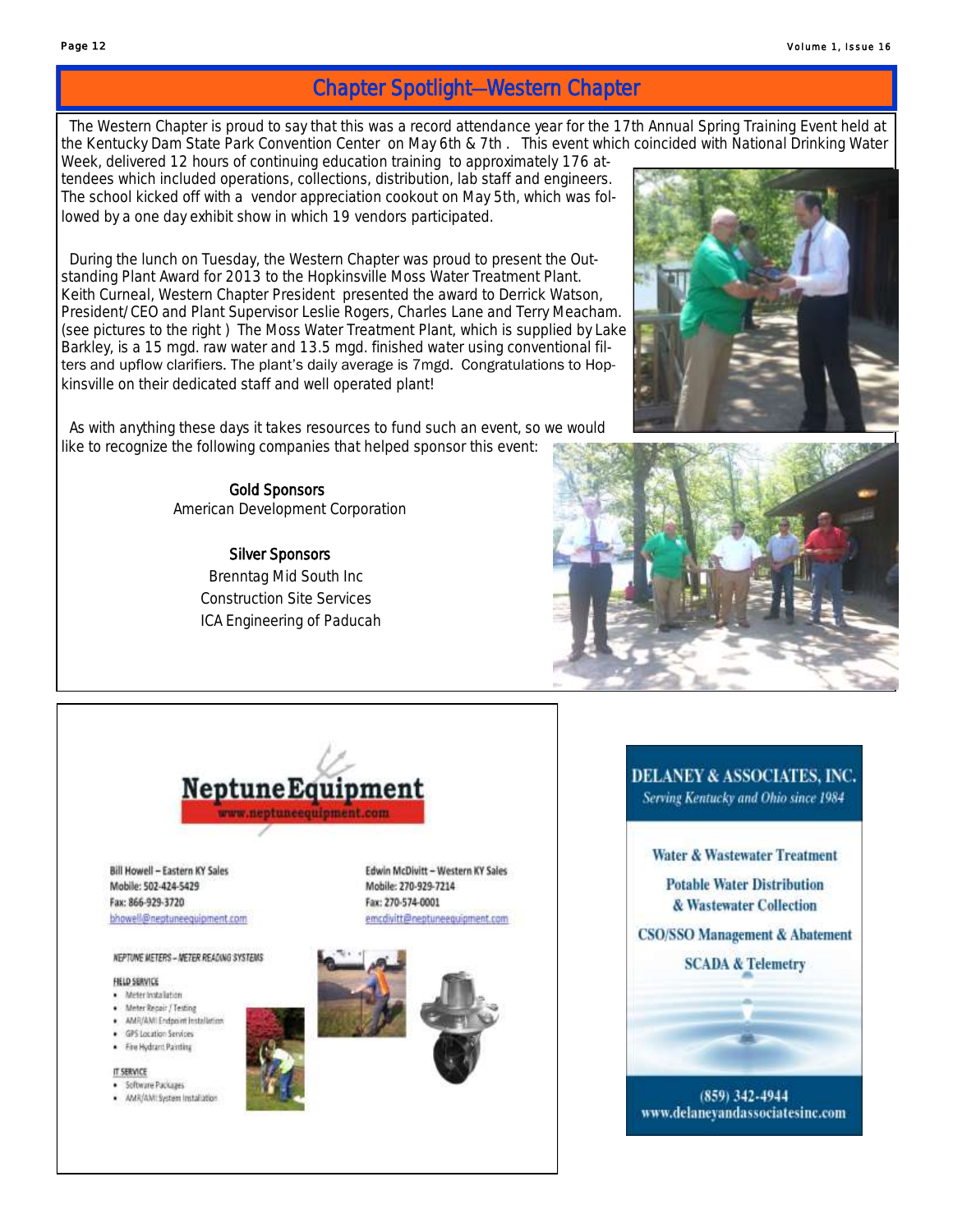### Winchester's Hybrid Approach to Meter Reading

 With nearly 12,000 customers to serve in Clark County, Winchester Municipal Utilities (WMU) is always looking for ways to become more efficient in how they manage their system. Several years ago they began deploying radio equipped water meters from Neptune within areas of their system that were the most difficult, time consuming, and dangerous to read. They utilized handheld computers that had the ability to receive radio signal meter readings while also maintaining the ability to manually key in readings from meters that were not equipped with radio transmitters.

 After realizing the gains in productivity and safety within these areas, WMU began to explore how they could further benefit from utilizing technology to streamline and improve their processes in the field. Working with their local Neptune supplier, Neptune Equipment Company, WMU upgraded to the wireless integrated E-Coder/R900i meter which added Leak Detection, Reverse Flow Monitoring, Non-Consumption, and Data-Logging to their meter's data stream. They then deployed several thousand new wireless radio meters in more locations across their service area.

 Once the radio population reached a significant amount WMU began to explore the options available to them to retrieve the data from the meters. Because of the flexibility of their system and the software platform, WMU could add different reading techniques as their needs changed with the growth of technology. They first added a mobile laptop enabling them to load and read every radio meter in the system at once if they wanted, leaving only the remaining non-radio accounts that were left over to be loaded into the handheld computers.

 This was followed closely by the installation of their first Gateway Fixed Network Data Collector (see picture to the right). WMU quickly saw the advantages of having meter data streaming directly to the office. General Manager Mike Flynn stated that doing so "*enabled WMU to further the goals of providing prompt, courteous, and accurate information to our customers at the stroke of a keyboard. Being able to have immediate response to customer concerns/questions as it* relates to their water consumption has enabled WMU to gain *the confidence of the consumer and resolve problems in an efficient manner. In the high speed, high tech world we live in every one wants an answer immediately. The Gateway equipment and other AMR appurtenances allow WMU to provide a quick reliable answer to almost any question. Not only can we provide an answer to the customer verbally, WMU is able to print the information/answer and hand it to the customer. This has proven to be invaluable!"* Mr. Flynn also likes the ability to be proactive due to data on hand in the office, stating that *"WMU can query water consumption of its customers and be alerted to potential problems before they become the proverbial disaster."* 

WMU has many large high value meters in the system including some used to provide water to neighboring utilities. These meters are of particular importance because they are

read daily. WMU recognized the Gateway as an asset to read large areas of the system from the office while also covering these high value and most frequently read meters. They also recognized the overall value of having daily access to the meters responsible for the largest volumes of water in the system. According to Mr. Flynn "*with real –time data WMU can track meter performance and schedule replacement of larger meters based upon performance and previous history, not just manufacturer's recommendations. This allows WMU to prioritize meter replacement thus utilizing rate payer dollars in a very cost effective manner."* 

 Every account located under WMU's umbrella Gateway coverage is accessible at the office for both the customer service and meter reading departments. When it is time to for reading and billing, WMU simply extracts all of the Fixed Network readings from the Gateways leaving only those not covered to be loaded into handhelds or the mobile unit. WMU has truly developed a hybrid approach that best meets their needs and gets the most out of their metering system.



Gateway Data Collector mounted on Winchester's Lower Harrods Creek WWTP





**Lubrication Specialist** 622 Carrigan Drive Danville, Kentucky 40422 kparnold7850@hotmail.com

> BUS · RES · FAX 800-318-2210 859-236-8396 MOBILE 859-324-3134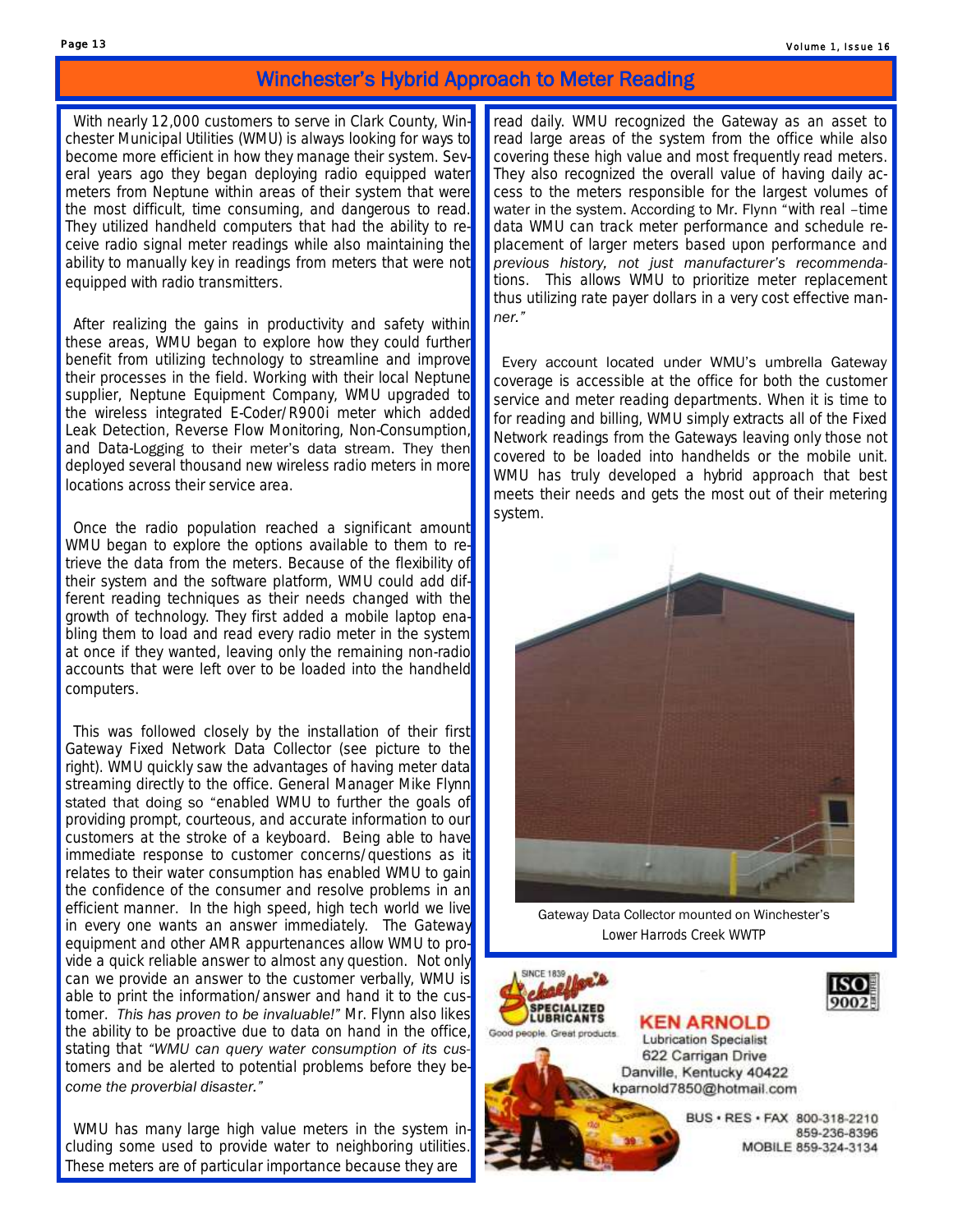| <b>KWWOA 2014 TRAINING &amp; EVENT SCHEDULE</b> |               |                                            |                                                         |                                                            |        |  |  |  |  |
|-------------------------------------------------|---------------|--------------------------------------------|---------------------------------------------------------|------------------------------------------------------------|--------|--|--|--|--|
| Chapter                                         | Date          | <b>Training Cost</b>                       | Location of Training                                    | <b>Type of Training</b>                                    | Hours* |  |  |  |  |
| Statewide                                       | August 19-22  | \$150-All attendees                        | Grayson County Water Dist.<br>Leitchfield, KY           | Aug. 19-21 - Review Session<br>August 22-Exam              | 18     |  |  |  |  |
| Fastern                                         | August 21     | Free-KWWOA Members<br>\$50.00-Non-Members  | Southern KY Chamber of<br>Commerce Bldg.,<br>Corbin, KY | Trenching & Shoring                                        | 6      |  |  |  |  |
| Central                                         | Sept. 24-25   | Free-KWWOA Members<br>\$50.00-Non-Members  | Barren River State Park<br>Glasgow, KY                  | Fall Conference & Golf<br>Scramble<br>Water and Wastewater | 12     |  |  |  |  |
| Western                                         | October       | Free-KWWOA Members<br>\$50.00-Non-Members  | City of Hopkinsville                                    | <b>General Technical Sessions</b>                          | 6      |  |  |  |  |
| Central                                         | October 16    | Free-KWWOA Members<br>\$50.00-Non-Members  | Bowling Green Mun. Utility                              | Confined Space                                             | 6      |  |  |  |  |
| Fastern &<br>North Central                      | October 20-22 | \$30.-KWWOA Members<br>\$75.00-Non-Members | <b>Four Points Sheraton</b><br>Lexington, KY            | <b>Fall Conference</b>                                     | 18     |  |  |  |  |
| Central                                         | December 5    | No Charge for Members                      | Location TBD                                            | <b>Holiday Dinner Meeting</b>                              | N/A    |  |  |  |  |
| Western                                         | December 6    | No Charge for Members                      | Kentucky Dam Resort Park<br>Gilbertsville, KY           | <b>Holiday Dinner Meeting</b>                              | N/A    |  |  |  |  |

\* It is the intent of the KWWOA to solicit approval from the Division of Compliance Assistance and the Kentucky Boards of Certification for approval of the hours referenced above prior to the class. Once the hours have received Board approval, a notice will be posted on the KWWOA website with information on the particular class. If you need these hours for license renewal purposes, you should inquire ahead of time as to whether this approval has been obtained.

### Is your KWWOA Website Account up-to-date?

 Without accurate mailing and/or email addresses, KWWOA cannot ensure that you receive timely training or membership notices. Prior to October 31, 2014, please check your KWWOA account to ensure that all of your personal information is up-to-date. This will allow us to ensure that 2015 training and membership information will reach you in a timely manner. If you do not know your login information for your account, contact Lisa Detherage, Member Services Director at kwwoa@fewpb.net . To make changes, simply log into your account at www.kwwoa.org and select the "Edit" tab to update personal information.

Jim Taft, Executive Director, Association of State Drinking Water Administrators, recently shared the following information with the State Drinking Water Administrators and asked that they share it with their Utilities:

The movement toward the new 0.25% lead free requirements has created an unexpected challenge for water utilities trying to find acceptable materials that meet the new requirement but still provide the same reliability as the previous, more highly leaded materials. Some utilities are apparently finding that some of the new alloys used for *impellers* have a far shorter useful life in the drinking water treatment facility operating environment than originally expected. We understand that an upcoming AWWA Journal article may lay this situation out in more detail, along with information to help utility managers better select the most appropriate equipment for their applications. In the mean time, you may wish to alert them to this issue and the need for careful selection of materials.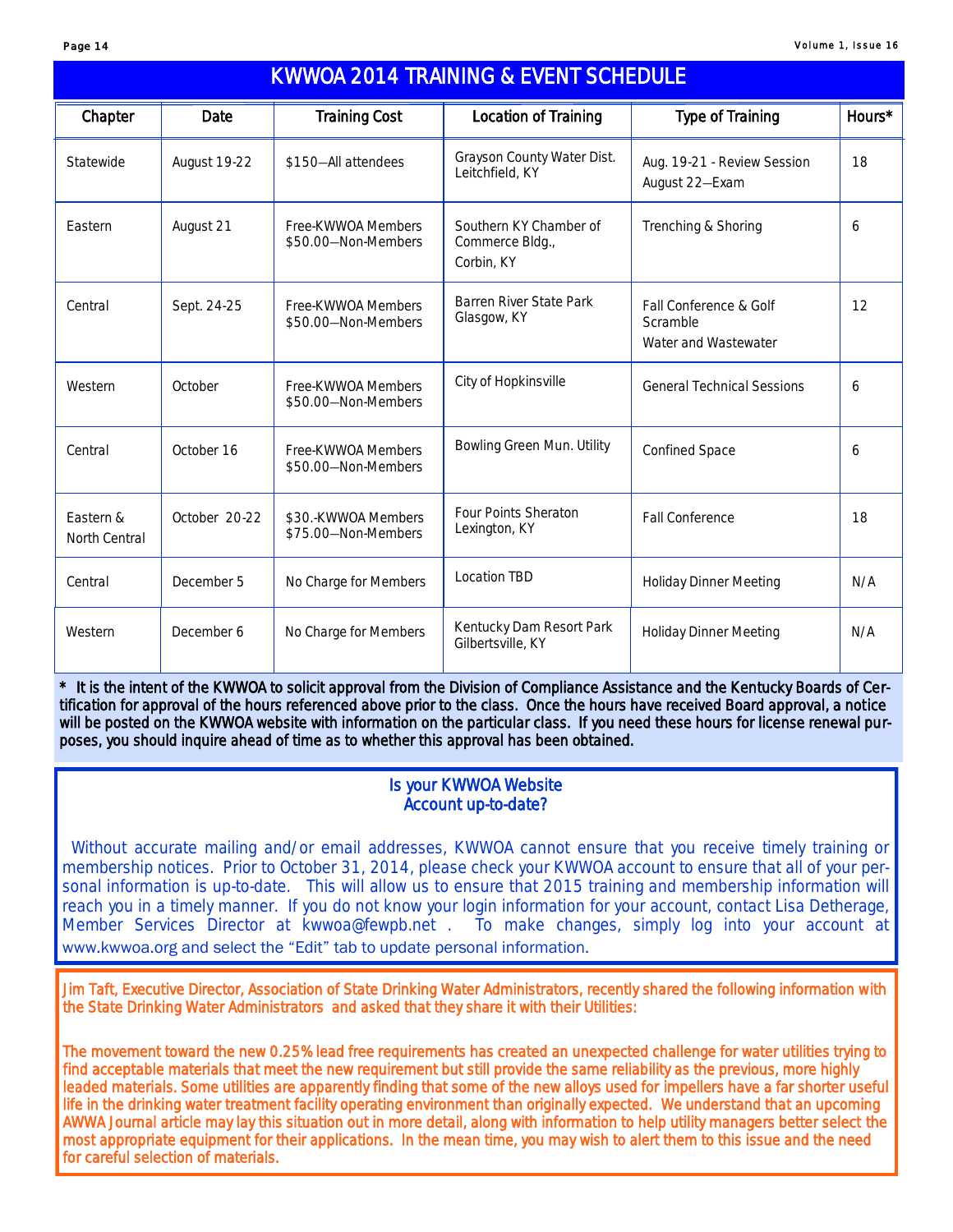



|                                                                                   |                     | "Working Together to Preserve the Environment and Future of the Water<br>and Wastewater Operator"                                                                                                                   |                  |                   |  |
|-----------------------------------------------------------------------------------|---------------------|---------------------------------------------------------------------------------------------------------------------------------------------------------------------------------------------------------------------|------------------|-------------------|--|
|                                                                                   |                     | <b>Membership Application/Renewal Form</b><br>-Please check the appropriate boxes and print clearly-<br>Refer to the list of counties on our website at www.kwwoa.org, to determine which Chapter serves your area. |                  |                   |  |
| $\Box$ - Western                                                                  | $\Box$ - Central    | $\Box$ - North Central                                                                                                                                                                                              |                  | $\Box$ - Eastern  |  |
|                                                                                   | $\Box$ - New Member | $\Box$ - Membership Renewal                                                                                                                                                                                         |                  |                   |  |
|                                                                                   |                     |                                                                                                                                                                                                                     |                  |                   |  |
|                                                                                   |                     |                                                                                                                                                                                                                     |                  |                   |  |
|                                                                                   |                     |                                                                                                                                                                                                                     |                  |                   |  |
|                                                                                   |                     |                                                                                                                                                                                                                     |                  |                   |  |
|                                                                                   |                     |                                                                                                                                                                                                                     |                  |                   |  |
|                                                                                   |                     |                                                                                                                                                                                                                     |                  |                   |  |
|                                                                                   |                     |                                                                                                                                                                                                                     |                  |                   |  |
|                                                                                   |                     |                                                                                                                                                                                                                     |                  |                   |  |
| Where would you prefer to receive KWWOA information/training announcements?       |                     | If a valid email is provided, it will be utilized to ensure that you receive KWWOA information more quickly                                                                                                         | $\square$ - Home | $\Box$ - Business |  |
|                                                                                   |                     | NOTE: Associate Members should not use this form as a separate Associate Membership Application Form exists.                                                                                                        |                  |                   |  |
| or wastewater utility. This includes pretreatment and/or lab technicians as well. |                     | Active membership is designed for those who actually hold a valid water or wastewater license and/or who are employed in a water                                                                                    |                  |                   |  |
|                                                                                   |                     |                                                                                                                                                                                                                     |                  |                   |  |
| KWWOA during the previous calendar year. There is no fee for Honorary membership. |                     | Honorary membership is designed for those who are retired from the water or wastewater field and held an active membership in the                                                                                   |                  |                   |  |
|                                                                                   |                     |                                                                                                                                                                                                                     |                  |                   |  |
|                                                                                   |                     |                                                                                                                                                                                                                     | TOTAL            |                   |  |
| online, paying through PayPal at www.kwwoa.org.                                   |                     | Please forward this application and a check or money order, payable to KWWOA, to the address below. You may also elect to renew<br><b>KWWOA</b><br>P.O. Box 700<br>Lawrenceburg, KY 40342                           |                  |                   |  |